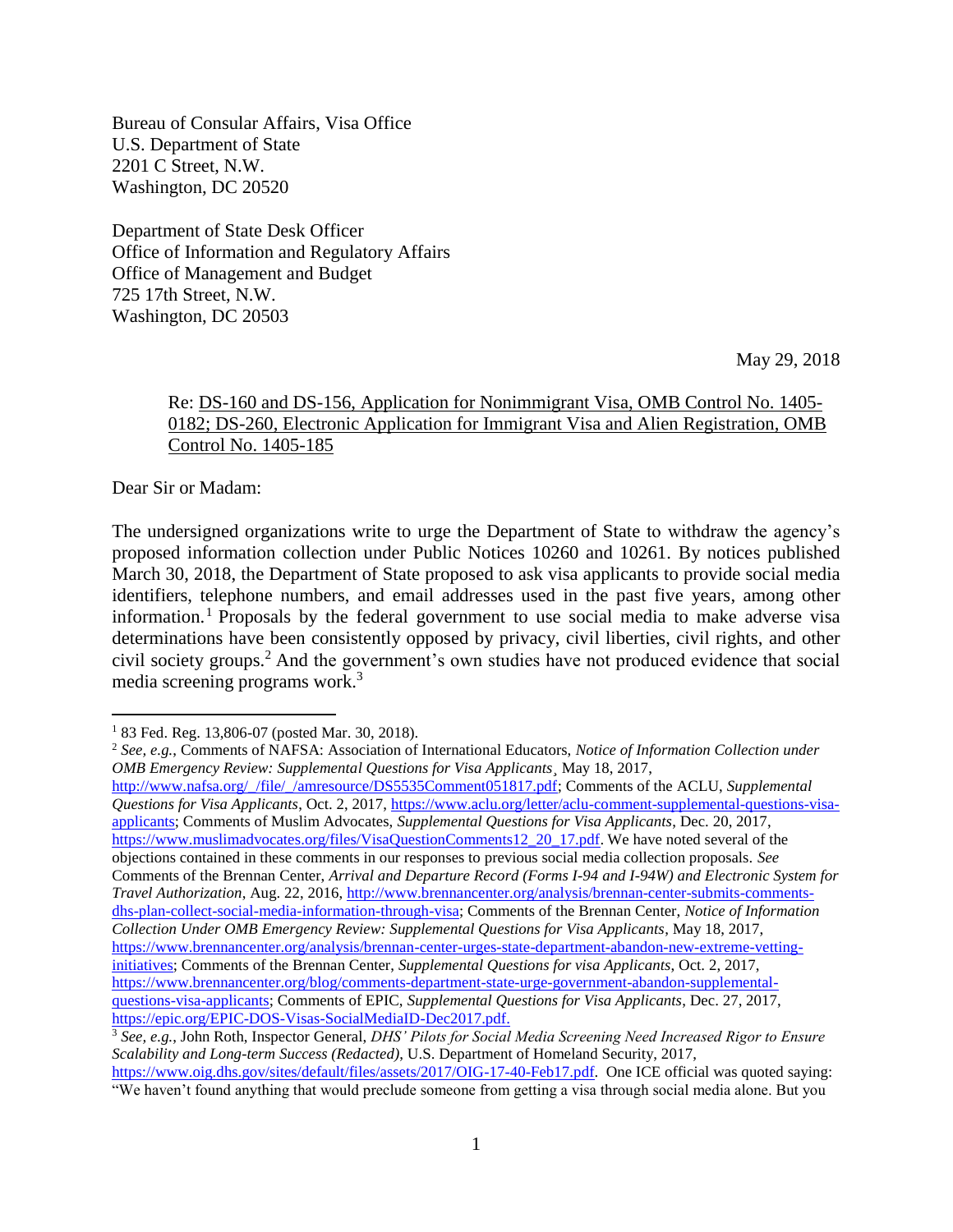Additionally, the current proposed revisions will undermine First Amendment rights of speech, expression, and association. The proposal, if implemented, will reveal private information about travelers that is irrelevant to their suitability for entry to the United States, and will expose data about their families, friends and business associates in the U.S. Further, the context in which these policies are being developed – and the methods used to examine what is collected – suggest that they will be implemented in ways that discriminate on the basis of national origin, religion, or ideology. Lastly, the data collection will facilitate the bulk mining and wide-ranging use of information about travelers and U.S. citizens, including for purposes beyond those articulated in the Public Notices, amplifying the concerns above. These drawbacks are in exchange for speculative national security benefits, especially considering the vanishingly small number of vetting failures that have permitted foreign-born persons to commit terrorist attacks on U.S. soil.

## **I. The Proposed Collection Excessively Burdens Visa Applicants for Speculative National Security Benefits**

Social media communications have context-specific meanings that are notoriously difficult to interpret, and are more apt to raise false positives than to identify real security threats. Further, collecting social media data – platforms and identifiers – will have a deleterious impact on the speech and privacy of applicants as well as the Americans with whom they communicate.

### **a. Social Media Collection Will Capture Information That Is Difficult to Interpret**

The Information Collection Request (ICR) assumes that the investigation of applicant-provided social media information will assist the department in uncovering potential terrorists applying for visas.<sup>4</sup> This seems unlikely. As an initial matter, it is doubtful that an individual who promotes terrorism online will disclose information about the social media profile he is using to do so, or will retain postings that might get flagged as problematic.

Moreover, problems of interpretation – which manifest in both manual and computerized review, though the latter method's deficiencies are further detailed in **Section III** – are guaranteed to plague any review of social media postings. One need only look at the 2012 experience of a British citizen who was turned back at the border because DHS agents misinterpreted his posting on Twitter that he was going to "destroy America" – slang for partying – and "dig up Marilyn Monroe's grave"  $-$  a joke.<sup>5</sup> In a similar vein, government agents and courts have erroneously interpreted tweets repeating American rap lyrics as threatening messages in several court cases,

never know, the day may come when social media will actually find someone that wasn't in the government systems we check." George Joseph, *Extreme Digital Vetting of Visitors to the U.S. Moves Forward Under a New Name*, ProPublica (Nov. 22, 2017), [https://www.propublica.org/article/extreme-digital-vetting-of-visitors-to-the-u-s-moves](https://www.propublica.org/article/extreme-digital-vetting-of-visitors-to-the-u-s-moves-forwardunder-a-new-name)[forwardunder-a-new-name.](https://www.propublica.org/article/extreme-digital-vetting-of-visitors-to-the-u-s-moves-forwardunder-a-new-name)

 $483$  Fed. Reg. 13,806-07 (posted Mar. 30, 2018) (indicating that the information applicants provide, including social media identifying information, "identity resolution and vetting purposes based on statutory visa eligibility standards," which incorporate terrorism-related grounds).

<sup>5</sup> *See* J. David Goodman, "Travelers Say They Were Denied Entry to U.S. for Twitter Jokes," *The Lede* (blog), *New York Times,* January 30, 2012, 1:03 PM, [https://thelede.blogs.nytimes.com/2012/01/30/travelers-say-they](https://thelede.blogs.nytimes.com/2012/01/30/travelers-say-they-were-denied-entry-to-u-s-for-)[were-denied-entry-to-u-s-for-](https://thelede.blogs.nytimes.com/2012/01/30/travelers-say-they-were-denied-entry-to-u-s-for-) [twitter-jokes/?mtrref=undefined.](https://thelede.blogs.nytimes.com/2012/01/30/travelers-say-they-were-denied-entry-to-u-s-for-twitter-jokes/?mtrref=undefined)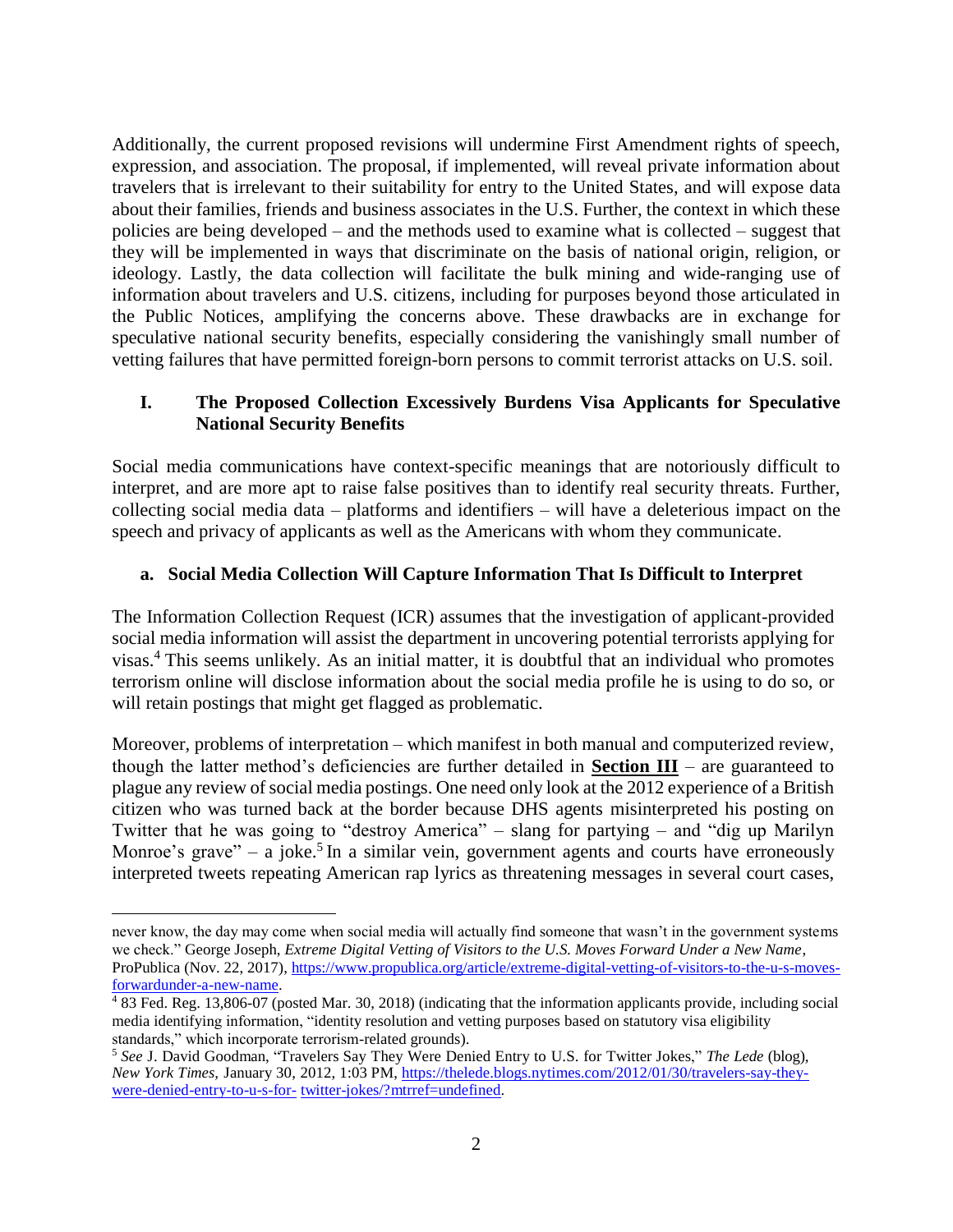including high-stakes national security matters. <sup>6</sup> Even greater difficulties are inevitable if the language used is not English.

This is to say nothing of the challenges posed by non-verbal communication on social media. On Facebook, for instance, users can react to a posting with a range of emojis. The actual meaning of these emojis is highly contextual. If a Facebook user posts an article about the FBI persuading young, isolated Muslims to make statements in support of ISIS,<sup>7</sup> and another user "loves" the article, is he sending appreciation that the article was posted, signaling support for the FBI's practices, or sending love to a friend whose family has been affected? Assuming it is even possible to decode the meaning, that could not be done without delving further into the user's other online statements, interactions, and associations, as well as the postings of those with whom he or she communicates, a laborious, invasive, and error-riddled process. Indeed, such ambiguity is already affecting domestic criminal proceedings with dire consequences, including individuals put behind bars for their Facebook likes.<sup>8</sup>

This concern may be amplified for journalists, particularly those writing on conflict zones. Take the example of a foreign journalist who "favorites" a provocative tweet from an ISIS follower in order to find it again more easily for a piece of writing – will that be taken as support for the poster's positions? If so, will he or she be called to account for every "heart" and "like"? Political scientists and other scholars who follow or interact with individuals with provocative or even reprehensible views for purposes of research and public education will face similar quandaries. In light of the multitude of possible interpretations of both speech and non-verbal communication, consular officers will be in a position to exercise enormous, unchecked discretion when it comes to assessing foreign residents' suitability to enter the country, potentially quizzing them about the meaning and significance of a range of expression.

Indeed, the government can point to no evidence that social media screening works and is worth expanding. While no public audits have yet been released for State Department social media collection, a February 2017 Inspector General audit of DHS's existing social media pilot programs found that insufficient metrics were in place to measure the programs' effectiveness, and concluded that existing pilots had provided little value in guiding the rollout of a department-wide social media screening program.<sup>9</sup> Documents evaluating these pilot programs show in further

[http://www.npr.org/sections/thetwo-](http://www.npr.org/sections/thetwo-way/2015/06/01/411213431/supreme-court-tosses-outman-s-conviction-for-making-threats-on-facebook) [way/2015/06/01/411213431/supreme-court-tosses-outman-s-conviction-for](http://www.npr.org/sections/thetwo-way/2015/06/01/411213431/supreme-court-tosses-outman-s-conviction-for-making-threats-on-facebook)[making-threats-on-facebook.](http://www.npr.org/sections/thetwo-way/2015/06/01/411213431/supreme-court-tosses-outman-s-conviction-for-making-threats-on-facebook)

[https://theintercept.com/2015/02/25/isismaterial-support-plot-involved-confidential-informant/.](https://theintercept.com/2015/02/25/isismaterial-support-plot-involved-confidential-informant/)

 $\overline{a}$ <sup>6</sup> *See*, *e.g.*, Natasha Lennard, "The Way Dzhokhar Tsarnaev's Tweets Are Being Used in the Boston Bombing Trial Is Very Dangerous," *Fusion,* March 12, 2015, [http://fusion.net/story/102297/the-use-of-dzhokhar-tsarnaevs](http://fusion.net/story/102297/the-use-of-dzhokhar-tsarnaevs-tweets-in-the-bostonbombing-trial-is-very-dangerous/)[tweets-in-the-bostonbombing-trial-is-very-dangerous/;](http://fusion.net/story/102297/the-use-of-dzhokhar-tsarnaevs-tweets-in-the-bostonbombing-trial-is-very-dangerous/) Bill Chappell, "Supreme Court Tosses Out Man's Conviction for Making Threat on Facebook," *National Public Radio,* June 1, 2015,

<sup>7</sup> *See*, *e.g.*, Eric Lichtblau. "F.B.I. Steps Up Use of Stings in ISIS Cases," *New York Times*, June 7, 2016, [http://www.nytimes.com/2016/06/08/us/fbi-isis-terrorism-stings.html;](http://www.nytimes.com/2016/06/08/us/fbi-isis-terrorism-stings.html) Murtaza Hussain, "Confidential Informant Played Key Role in FBI Foiling Its Own Terror Plot," *Intercept,* February 25, 2015,

<sup>8</sup> *See*, *e.g.*, Ben Popper, "How the NYPD Is Using Social Media to Put Harlem Teens Behind Bars," *Verge,* December 10, 2014, [http://www.theverge.com/2014/12/10/7341077/nypd-harlem-crews-social-media-rikers](http://www.theverge.com/2014/12/10/7341077/nypd-harlem-crews-social-media-rikers-prison)[prison.](http://www.theverge.com/2014/12/10/7341077/nypd-harlem-crews-social-media-rikers-prison)

<sup>9</sup> See generally John Roth, Inspector General, *DHS' Pilots for Social Media Screening Need Increased Rigor to Ensure Scalability and Long-term Success (Redacted)*, U.S. Department of Homeland Security, 2017, [https://www.oig.dhs.gov/sites/default/files/assets/2017/OIG-17-40-Feb17.pdf.](https://www.oig.dhs.gov/sites/default/files/assets/2017/OIG-17-40-Feb17.pdf)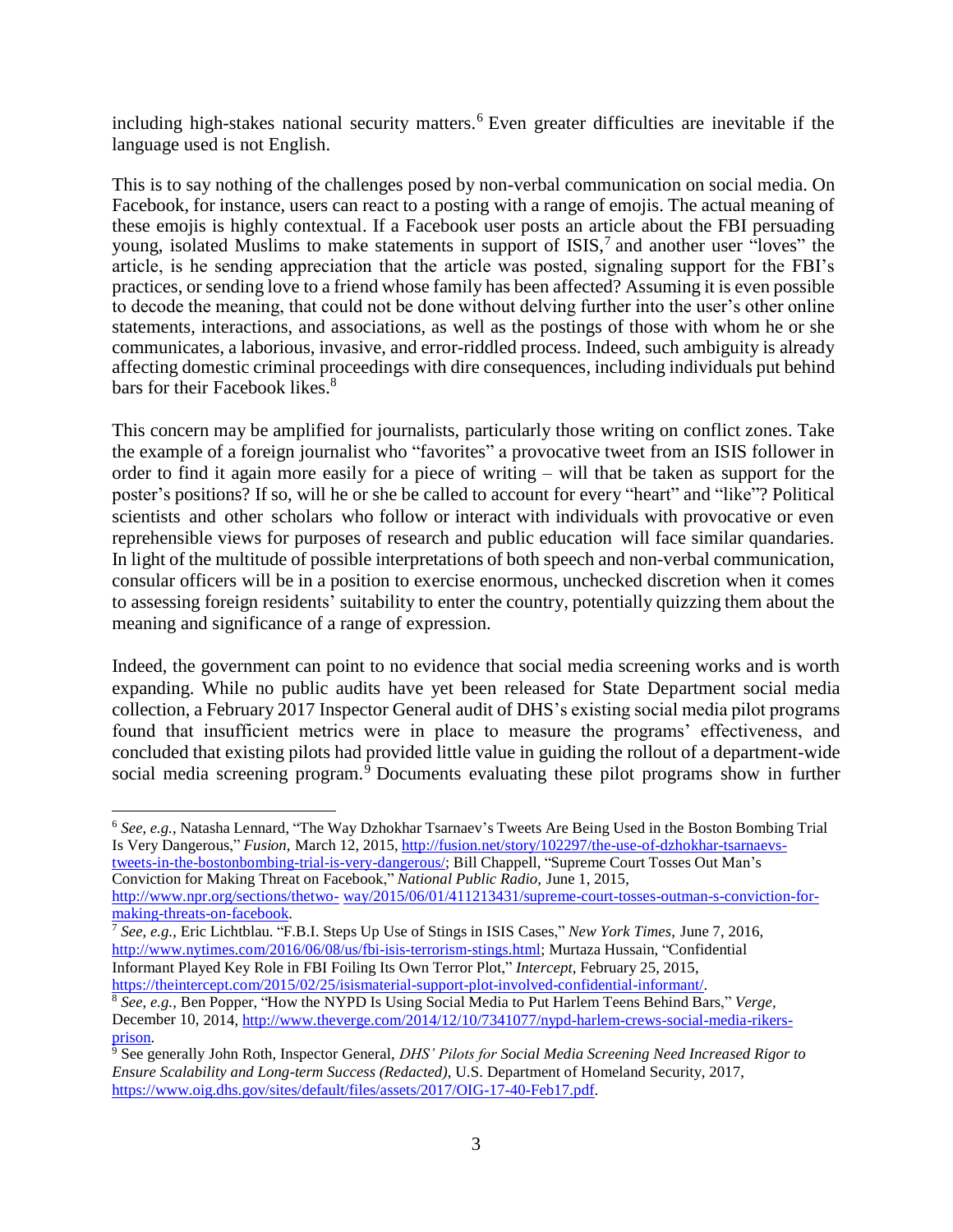detail how they were expensive and time consuming but provided little useful information.<sup>10</sup>

#### **b. Social Media Collection Will Chill Free Expression and Affect Third Parties, Including Americans**

As a result of both the information requests and the ambiguity pervading interactions on social media, online speech – particularly of the political or religious variety – will inevitably be chilled. Visa applicants will surely sanitize their own postings and internet presence to ensure that nothing online would provide cause for further scrutiny or suspicion by a rushed consular officer, or an imprecise algorithm. The same caution will afflict people on American soil, including U.S. citizens and residents, who often correspond with those seeking entry into the United States and are protected by the First Amendment:<sup>11</sup> consider, for example, how an American citizen who wants her brother in Iraq to get a visa so he can visit or emigrate might think twice before sending out tweets criticizing U.S. policy towards that country.  $^{12}$ 

Though the supporting materials direct "[c]onsular staff…to take particular care to avoid collection of third-party information," <sup>13</sup> such collection and analysis will be inevitable. For instance, if the purpose of gathering social media data is in part to ascertain whether an applicant's associations are relevant to her eligibility for a U.S. visa, consular staff will – at a minimum – view third-party information to ascertain whether she has sufficient links to her country of origin to overcome the statutory presumption that temporary visa applicants intend to immigrate to the U.S.,<sup>14</sup> assess the nature of her relationships to Americans she has listed on her visa application, or determine whether her social media associations are of interest to the U.S. government. <sup>15</sup> As such, reviews of travelers' social media profiles will also likely reveal personal information not

<sup>10</sup> *See* Sternstein, Aliya. "Obama Team Did Some 'Extreme Vetting' of Muslims Before Trump, New Documents Show." The Daily Beast. January 02, 2018. Accessed May 23, 2018. [https://www.thedailybeast.com/obama-team](https://www.thedailybeast.com/obama-team-did-some-extreme-vetting-of-muslims-before-trump-new-documents-show)[did-some-extreme-vetting-of-muslims-before-trump-new-documents-show.](https://www.thedailybeast.com/obama-team-did-some-extreme-vetting-of-muslims-before-trump-new-documents-show)

<sup>&</sup>lt;sup>11</sup> First Amendment rights are not exclusive to citizens. *See* David Cole, Are Foreign Nationals Entitled to the Same Constitutional Rights as Citizens?, 25 T. Jefferson L. Rev. 367-388 (2003) ("foreign nationals are generally entitled to the equal protection of the laws, to political freedoms of speech and association, and to due process requirements of fair procedure where their lives, liberty, or property are at stake.").

 $12$  Faiza Patel and Harsha Panduranga. "DHS' Constant Vetting Initiative: a Muslim-Ban by Algorithm." JustSecurity, 12 Mar. 2018, [https://www.justsecurity.org/53671/dhs-constant-vetting-initiative-muslim-ban](https://www.justsecurity.org/53671/dhs-constant-vetting-initiative-muslim-ban-algorithm/)[algorithm/.](https://www.justsecurity.org/53671/dhs-constant-vetting-initiative-muslim-ban-algorithm/)

<sup>&</sup>lt;sup>13</sup> U.S. Department of State (2018). SUPPORTING STATEMENT FOR PAPERWORK REDUCTION ACT SUBMISSION: Electronic Application for Immigrant Visa and Alien Registration, OMB Number 1405-0185, DS-260; U.S. Department of State (2018). SUPPORTING STATEMENT FOR PAPERWORK REDUCTION ACT SUBMISSION: Electronic Application for Nonimmigrant Visa, OMB Number 1405-0182, DS-160 and DS-156. <sup>14</sup> The Immigration and Nationality Act says that an applicant "shall be presumed to be an immigrant until he establishes to the satisfaction of the consular officer, at the time of application for a visa, and the immigration officers, at the time of application for admission, that he is entitled to a nonimmigrant status." Immigration and Nationality Corrections Act of 1994, Pub.L. 103-416, 108 Stat 4305, Title II, § 214 (b) (1994) (amendments to the Immigration and Nationality Act codified as 8 U.S.C. § 1184 (b)).

<sup>&</sup>lt;sup>15</sup> The Supporting Statements say that consular officers will collect data "for identity resolution and vetting purposes based on statutory visa eligibility standards." Supporting Statements at 6. Applicants may be ineligible for a visa if, for example, they have been convicted of certain crimes, have engaged in terrorist activity, or have specified medical problems. Immigration and Nationality Act of June 27, 1952, Pub. L. No. 82-414, 66 Stat. 163 (1952) (codified as amended in scattered sections of 8 U.S.C.), [https://www.gpo.gov/fdsys/pkg/USCODE-2011](https://www.gpo.gov/fdsys/pkg/USCODE-2011-title8/pdf/USCODE-2011-title8-chap12-subchapII-partII-sec1184.pdf) [title8/pdf/USCODE-2011-title8-chap12-subchapII-partII-sec1184.pdf.](https://www.gpo.gov/fdsys/pkg/USCODE-2011-title8/pdf/USCODE-2011-title8-chap12-subchapII-partII-sec1184.pdf) We are also concerned that examination of an applicant's associations might have the effect of facilitating ideological vetting, as described later in this section.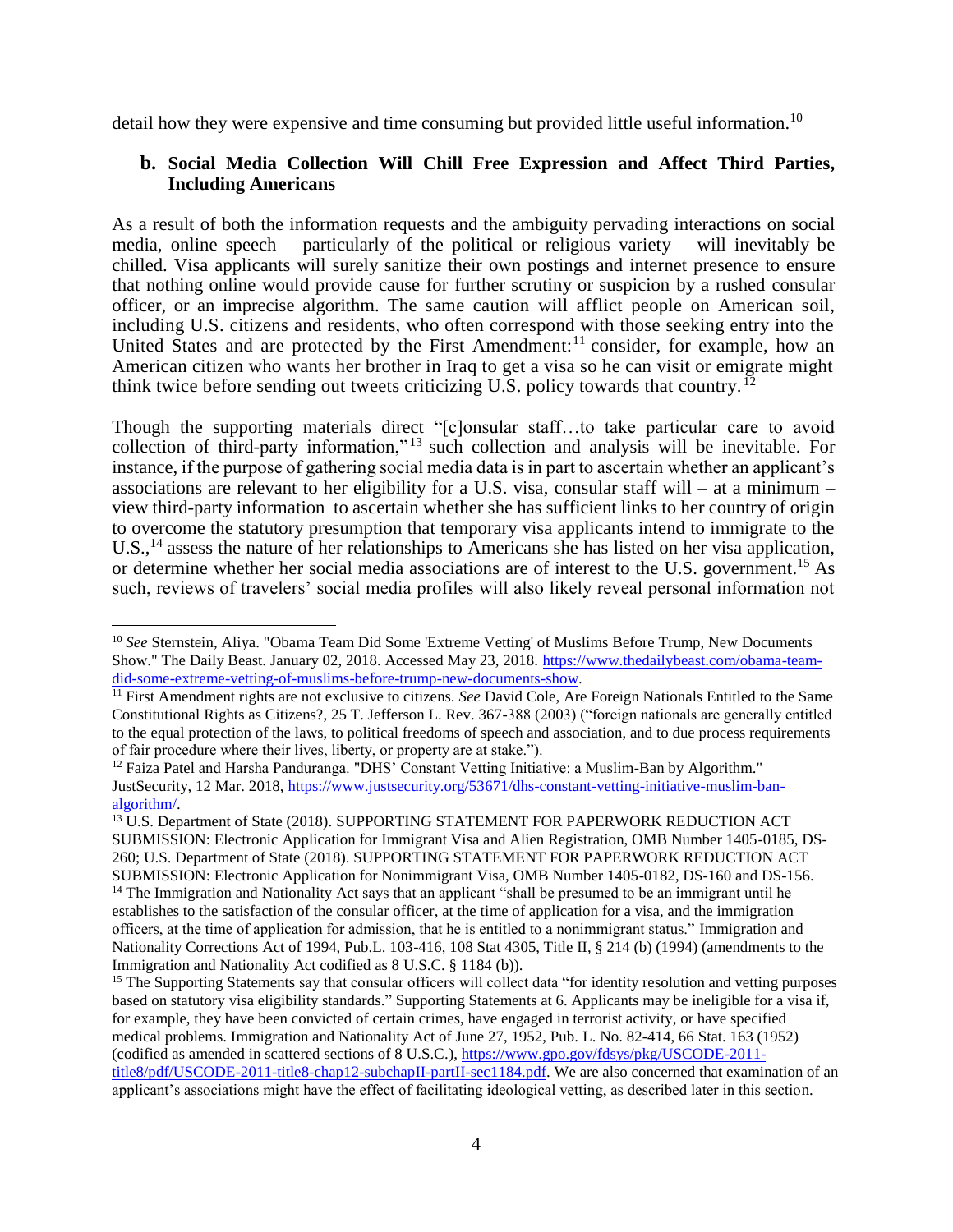contained within any given account, including peoples' connections to friends, relatives, and business associates in the U.S., potentially subjecting Americans to invasive scrutiny of their personal lives and constitutionally protected speech.

Even for travelers who might not have First Amendment rights before they arrive in the United States, a system that may penalize people for speech they engage in online and deprive their audience of the ability to hear it,<sup>16</sup> is profoundly incompatible with core American constitutional values. It is also incongruent with the International Covenant on Civil and Political Rights, which the United States has ratified, and which guarantees "the right to freedom of expression," including the "freedom to seek, receive and impart information and ideas of all kinds, regardless of frontiers, either orally, in writing or in print, in the form of art, or through any other media of his choice."<sup>17</sup>

Moreover, the assurances in the notices' supporting statements that this collection of information will not be used to deny visas on grounds including religion or political views, while commendable, is insufficient.<sup>18</sup> The point of the disclosure requirement is presumably for consular officers to view and assess the content of applicants' postings, or for a computer program to serve that function in some capacity. It is hard to imagine that the religious and political views reflected in those postings will not in practice play a role in such assessments.

The above concerns are not hypothetical. For instance, in April, civil rights activist Shaun King was detained by U.S. Customs and Border Protection and interrogated about his online presence and involvement with Black Lives Matter.<sup>19</sup> Though King was never accused of posing a security risk and, as an American citizen, was eventually allowed into the country, this case is among those that suggest enforcement authorities are attentive to the political views of those seeking entry to the U.S. <sup>20</sup> Further, as explained in **Section III** below, automated vetting technologies will incorporate any biases driving policymaker preferences.

The collection of social media information will also undermine the right to communicate anonymously, a right that is protected by the First Amendment and was called a necessary

<sup>16</sup> "The freedom to speak and the freedom to hear are inseparable; they are two sides of the same coin." *Kleindienst v. Mandel*, 408 U.S. 753, 775 (1972) (Marshall, J., dissenting).

<sup>&</sup>lt;sup>17</sup> G.A. Res. 2200A (XXI), International Covenant on Civil and Political Rights (Dec. 16, 1966),

http://www.ohchr.org/EN/ProfessionalInterest/Pages/CCPR.aspx.

<sup>&</sup>lt;sup>18</sup> The Supporting Statements state: "The collection of social media platforms and identifiers will not be used to deny visas based on applicants' race, religion, ethnicity, national origin, political views, gender, or sexual orientation." U.S. Department of State (2018). SUPPORTING STATEMENT FOR PAPERWORK REDUCTION ACT SUBMISSION: Electronic Application for Immigrant Visa and Alien Registration, OMB Number 1405-0185, DS-260; U.S. Department of State (2018), at 4. SUPPORTING STATEMENT FOR PAPERWORK REDUCTION ACT SUBMISSION: Electronic Application for Nonimmigrant Visa, OMB Number 1405-0182, DS-160 and DS-156, at 4.

<sup>&</sup>lt;sup>19</sup> Leonard Pitts Jr., "Controversial guy" gets stopped, hassled at the airport." Miami Herald, April 11, 2018, [http://www.miamiherald.com/opinion/opn-columns-blogs/leonard-pitts-jr/article208547744.html.](http://www.miamiherald.com/opinion/opn-columns-blogs/leonard-pitts-jr/article208547744.html)

<sup>&</sup>lt;sup>20</sup> For other examples, *see* DeCell, Carrie. "Trump's 'extreme Vetting' Is Muzzling Activists and Shutting Them out." The Guardian. April 20, 2018. Accessed May 21, 2018. [https://www.theguardian.com/commentisfree/2018/](https://www.theguardian.com/commentisfree/2018/apr/20/trump-extreme-vetting-activists-censorship-immigration) [apr/20/trump-extreme-vetting-activists-censorship-immigration.](https://www.theguardian.com/commentisfree/2018/apr/20/trump-extreme-vetting-activists-censorship-immigration)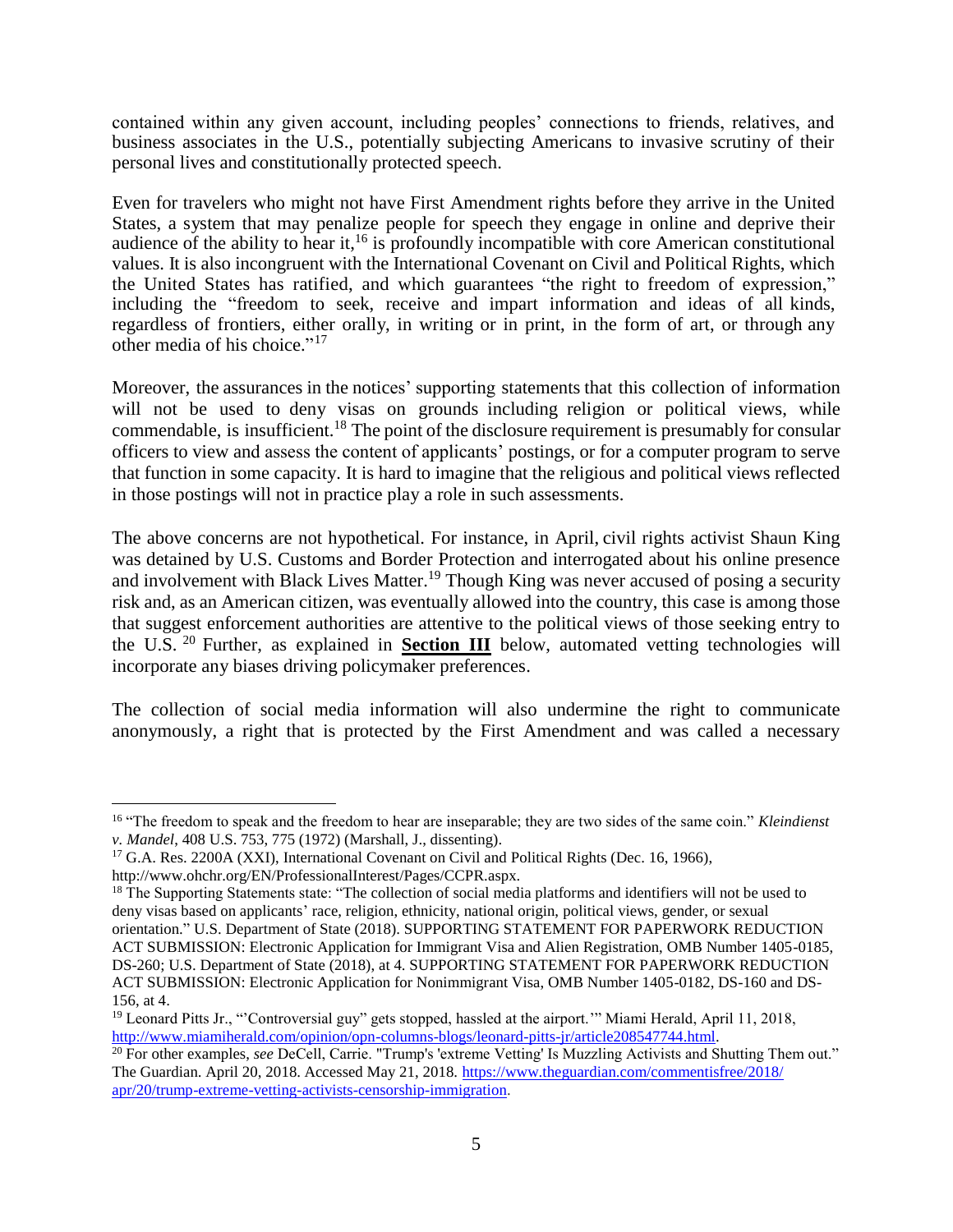condition of free expression by the U.N. Special Rapporteur on Freedom of Expression.<sup>21</sup> Among other things, anonymity shields speakers from retribution for their viewpoints, and lets ideas stand on their own.<sup>22</sup> As such, it is critical to free discourse: indeed, anonymity was used by the founding fathers – including Alexander Hamilton and James Madison – to debate the theories underpinning the U.S. Constitution.<sup>23</sup> Though consular officers are instructed to be "mindful that, unlike some other forms of personal information…social media identifiers may afford the user anonymity," this actually implies that what must be disclosed – "each identifier used" – *includes* social media handles that an applicant does not wish to associate with her name.<sup>24</sup> No language suggests the contrary or affords the applicant discretion in what to list. Further, as mentioned in the second paragraph of this sub-section, the sum of information collected from applicants will yield more than its parts,<sup>25</sup> and so may also expose the identities of Americans who wish to remain nameless.

In sum, social media facilitates the free exchange of ideas that is a hallmark of an open democratic society. As Justice Anthony Kennedy put it last year in *Packingham v. North Carolina*: <sup>26</sup> "Social media allows users to gain access to information and communicate with one another on any subject that might come to mind…. [F]or many, [it is] the principal source[] for knowing current events, … speaking and listening in the modern public square, and otherwise exploring the vast realms of human thought and knowledge." The State Department should carefully consider this vital role before adopting a policy that, in requiring about 15 million people a year to turn over their handles, could muzzle valuable discourse.

Practical considerations also counsel against this type of broad-ranging collection effort. If American universities are to be beacons of innovation, they need to be able to freely engage with people from across the globe; if America values economic growth, it needs to foster international business partnerships and science and technology learning. Moreover, many people around the world use social media – including Facebook, Twitter, and other platforms the State Department wants disclosed – to support democratic movements and to campaign for political reform.<sup>27</sup> It is credited with empowering the Arab Spring and allowing Egyptians to remove former President Hosni Mubarak from power,<sup>28</sup> played a pivotal role in the 2013 Gezi Park protests in Turkey, and

 $\overline{a}$ 

http://www.npr.org/2012/02/08/145470844/revolution-2-0-how-social-media-toppled-a-dictator; Ramesh

http://www.aljazeera.com/indepth/opinion/2012/09/2012919115344299848.html.

<sup>&</sup>lt;sup>21</sup> "Anonymity," Electronic Frontier Foundation, accessed September 27, 2017,

[https://www.eff.org/issues/anonymity;](https://www.eff.org/issues/anonymity) Special Rapporteur on the Promotion and Protection of the Right to Freedom of Opinion and Expression, Rep., Human Rights Council, at 1, U.N. Doc. A/HRC/29/32, May. 22, 2015, available at http://www.ohchr.org/EN/HRBodies/HRC/RegularSessions/Session29/Documents/A.HRC.29.32\_AEV.doc. <sup>22</sup> "Anonymity," Electronic Frontier Foundation, accessed May 16, 2018, [https://www.eff.org/issues/anonymity;](https://www.eff.org/issues/anonymity) Eric Peterson, "Anonymous Speech is More Important Than Ever. Ted Proves It." Wired, November 1, 2016, [https://www.wired.com/2016/11/anonymous-speech-important-ever-ted-proves/.](https://www.wired.com/2016/11/anonymous-speech-important-ever-ted-proves/) 

 $^{23}$  Id.

<sup>24</sup> *See* Supporting Statements.

<sup>25</sup> *Social Security Numbers*, EPIC, [https://epic.org/privacy/ssn/.](https://epic.org/privacy/ssn/)

<sup>26</sup> Packingham v. North Carolina, 137 S. Ct. 1730, 1732 (U.S. 2017).

<sup>27</sup> Sophie Hutchinson, Social media Plays Major Role In Turkey Protests, BBC, Jun. 4, 2013, http://www.bbc.com /news/world-europe-22772352; David Auerbach, The Bernie Bubble, Slate, Feb. 17, 2016, http://www.slate.com/ articles/technology/future\_tense/2016/02/the\_bernie\_sanders\_campaign\_ owes\_a\_lot\_to\_socia l\_media.html. <sup>28</sup> Amitava Kumar, 'Revolution 2.0': How Social Media Toppled A Dictator, NPR, Feb. 8, 2012,

Srinivasan, Taking Power Through Technology in the Arab Spring, Al Jazeera, Oct. 26, 2012,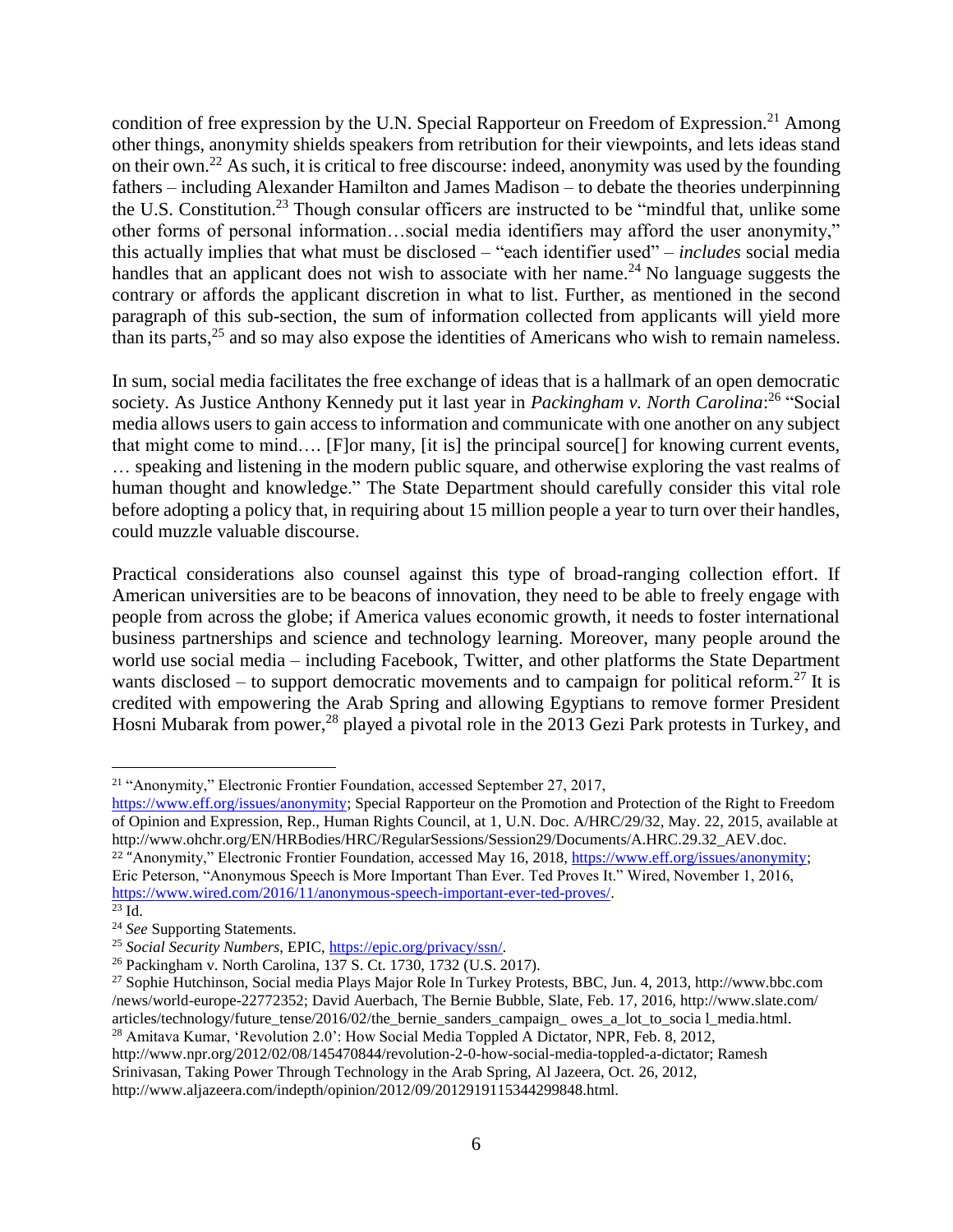facilitated the 2017 anti-Putin protests in Russia.<sup>29</sup> Mandating the disclosures proposed will concretely damage movements for self-governance and American cultural and economic dynamism, particularly if other countries follow U.S. precedent and impose similar requirements.<sup>30</sup>

## **II. The Proposed Collection Will Primarily Burden Applicants on the Basis of National Origin, Religion, or Ideology**

The burdens detailed above would be substantial regardless of who is targeted. However, the history of the vetting procedures suggests an intent to make national origin and religious-based distinctions among applicants, with a focus on Muslims. Indeed, documents supporting the collection justify it in part based on mandates from Executive Order 13780, second in a sequence of "Muslim ban" executive orders that tie national origin to a terror threat, and which were initially enjoined by federal courts for reflecting religious animus.<sup>31</sup> While the documents supporting the Department of State's notices state that "[t]he collection of social media platforms and identifiers will not be used to deny visas based on applicants' race, religion, ethnicity, national origin, political views, gender or sexual orientation,"<sup>32</sup> that assurance rings hollow, in light of the context in which this ICR arises and because it is part of the broader "extreme vetting" framework that appears aimed at Muslims. Moreover, even if visa denials do not rest on impermissible factors, circumstances suggest that certain applicants' postings may be scrutinized more closely based on their religion or national origin.

Shortly after becoming the official Republican presidential nominee, Donald Trump rolled out a new plan: "extreme vetting" for Muslims entering the United States.<sup>33</sup> He proposed that the United

protests n 3411542.html; Julia Ioffee, What Russia's Latest Protests Mean for Putin, The Atlantic, Mar. 27, 2017, https://www.theatlantic.com/international/archive/2017/03/navalny-protests-russia-putin/520878/.

[https://www.federalregister.gov/documents/2017/09/27/2017-20899/enhancing-vetting-capabilities-and-processes](https://www.federalregister.gov/documents/2017/09/27/2017-20899/enhancing-vetting-capabilities-and-processes-for-detecting-attempted-entry-into-the-united-states-by)[for-detecting-attempted-entry-into-the-united-states-by.](https://www.federalregister.gov/documents/2017/09/27/2017-20899/enhancing-vetting-capabilities-and-processes-for-detecting-attempted-entry-into-the-united-states-by) *See also* David Bier, "A Dozen Times Trump Equated his Travel Ban with a Muslim Ban," CATO at Liberty (blog), CATO Institute, August 14, 2017,

<sup>&</sup>lt;sup>29</sup> Steve Dorsey, Turkey's Social Media And Smartphones Key To 'Occupy Gezi' Protests, Huffington Post, Jun. 10, 2013, http://www.huffingtonpost.com/2013/06/09/turkey-social-media-smartphones-occupy-gezi-

<sup>&</sup>lt;sup>30</sup> White, Nathan. "Survey: Should the U.S. Government Collect Social Media Accounts for Visa Applications?" Access Now. May 10, 2018. Accessed May 21, 2018. [https://www.accessnow.org/should-us-government-collect](https://www.accessnow.org/should-us-government-collect-social-media-accounts/)[social-media-accounts/.](https://www.accessnow.org/should-us-government-collect-social-media-accounts/) (Mentioning the concept of reciprocity in immigration law.)

 $31$  For example, the proclamation issued by the president on September 24, 2017, explicitly provides for additional vetting of nationals of Iraq, Iran, and Somalia, all of which hare predominantly Muslim countries. Proclamation No. 9645, "Enhancing Vetting Capabilities and Processes for Detecting Attempted Entry into the United States by Terrorists or Other Public-Safety Threats," September 24, 2017,

https://www.cato.org/blog/dozen-times-trump-equated-travel-ban-muslim-ban; Associated Press, "How Donald Trump's Plan to Ban Muslim's Has Evolved," Fortune, June 28, 2016, http://fortune.com/2016/06/28/donald-trumpmuslim-ban/; Daniella Diaz, "Trump seizes on terror incident to call for travel ban," CNN, September 15, 2017, http://www.cnn.com/2017/09/15/politics/donald-trump-london-terroristattack/index.html. Trump has also made it clear that he preferred the original version of the ban reflected in Executive Order 13769 to the less overtly discriminatory version that he issued in March 2017 in response to court decisions. Louis Nelson, "Trump slams Justice Department for 'watered down' travel ban," Politico, June 5, 2017,

http://www.politico.com/story/2017/06/05/trump-travel-ban-justice-department-239131.

<sup>32</sup> *See* Supporting Statements at 4.

<sup>33</sup> Jeremy Diamond, "Trump Proposes Values Test for Would-be Immigrants in Fiery ISIS Speech," *CNN,* August 15, 2016, [http://www.cnn.com/2016/08/14/politics/donald-trump-isis-fight/.](http://www.cnn.com/2016/08/14/politics/donald-trump-isis-fight/)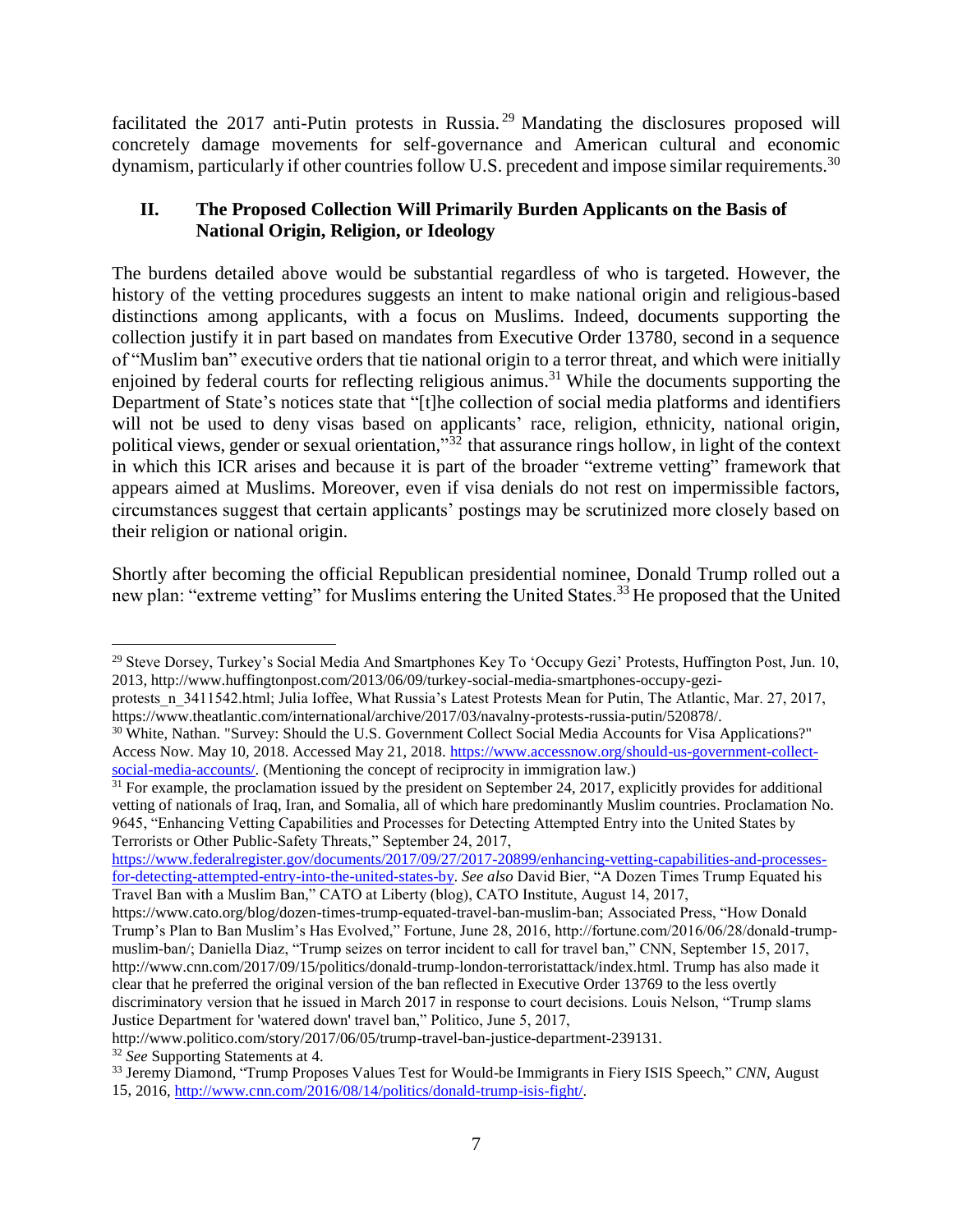States admit only those "who share our values and respect our people."<sup>34</sup> One campaign official explained that people who have "attitudes about women or attitudes about Christians or gays that would be considered oppressive" would be barred.<sup>35</sup> Department of Homeland Security officials have indicated that visa applicants could be queried about honor killings, the role of women in society, and legitimate military targets.<sup>36</sup> It is difficult to see the connection between a visitor's view of the role of women in society and terrorism, but the connection between such questions and criticisms of the rights of women in Muslim societies is plain.<sup>37</sup> As recently as January 2018, the Executive Order from which this collection stems was the basis for a report that mischaracterizes data on honor killings and forced marriages in immigrant communities, and alluded baselessly that natural-born U.S. citizens' propensity for terrorism is linked to their parents' country of citizenship.<sup>38</sup> Indeed, the statement supporting the revision of this collection with respect to immigrant visas includes a provision to include in the application form "a link…to an electronic pamphlet that covers the illegality of [female genital mutilation],"<sup>39</sup> a practice that is not especially Islamic but is framed as such by anti-Muslim voices who have considerable influence in this administration.<sup>40</sup>

Such an approach is unlikely to make us safer. There is no evidence that an applicant's national origin or religion reflects a propensity for terrorism. In fact, writing in opposition to Executive Order 13780, more than 40 national security experts from across the political spectrum argued that vetting should be responsive to "specific, credible threats based on individualized information," not stereotypes of religions or countries.<sup>41</sup> They also warned that banning nationals from Muslim countries would damage the "strategic and national security interests of the United States," corrode relationships with allies and "[reinforce] the propaganda of ISIS."<sup>42</sup> An analysis by the Trump

 $\overline{a}$ <sup>34</sup> Ibid.

<sup>35</sup> Ibid.

<sup>36</sup> Laura Meckler, "Trump Administration Considers Far Reaching Steps for 'Extreme Vetting'," Wall Street Journal, April 4, 2017, [https://www.wsj.com/articles/trump-administration-considers-far-reaching-steps-for](https://www.wsj.com/articles/trump-administration-considers-far-reaching-steps-for-extreme-vetting-1491303602)[extreme-vetting-1491303602.](https://www.wsj.com/articles/trump-administration-considers-far-reaching-steps-for-extreme-vetting-1491303602)

<sup>&</sup>lt;sup>37</sup> Faiza Patel, "Reflections on the Prejudice in the Draft Exec Order's Vetting of 'Prejudice'," *Just Security* (blog), January 27, 2017, <https://www.justsecurity.org/36898/reflections-prejudice-draft-exec-orders-vetting-prejudice/;> Faiza Patel and Erica Posey, "Beware Trump's Phony 'Terror' List," *Daily Beast,* March 22, 2017, [http://www.thedailybeast.com/articles/2017/03/22/](http://www.thedailybeast.com/articles/2017/03/22/%20beware-trump-s-phony-terror-list.html) beware-trump-s-phony-terror-list.html.

<sup>38</sup> *See "*Brennan Center, Protect Democracy, and Lawfare Request Corrections to DOJ-DHS Section 11 Report on Domestic Terrorism Data." Brennan Center for Justice. February 12, 2018. Accessed May 16, 2018. [https://www.brennancenter.org/analysis/brennan-center-protect-democracy-and-lawfare-request-corrections-doj](https://www.brennancenter.org/analysis/brennan-center-protect-democracy-and-lawfare-request-corrections-doj-dhs-section-11-report)[dhs-section-11-report.](https://www.brennancenter.org/analysis/brennan-center-protect-democracy-and-lawfare-request-corrections-doj-dhs-section-11-report)

<sup>&</sup>lt;sup>39</sup> SUPPORTING STATEMENT FOR PAPERWORK REDUCTION ACT SUBMISSION: Electronic Application for Immigrant Visa and Alien Registration, OMB Number 1405-0185, DS-260, at 6.

<sup>40</sup> Patel, Faiza. "Perspective | Why the Trump Administration Is Trying to Make Muslim Immigrants Seem Dangerous." The Washington Post. January 29, 2018. Accessed May 16, 2018.

https://www.washingtonpost.com/news/posteverything/wp/2018/01/29/why-the-trump-administration-is-trying-tomake-muslim-immigrants-seem-dangerous/?utm\_term=.92dfb1bef0fd.

<sup>&</sup>lt;sup>41</sup> Brief of Former Nat'l Sec. Officials as Amicus Curiae in Support of Plaintiff-Appellees at 13, 28, Hawaii v. Trump, 859 F.3d 741 (2017) (no. 16-1540) (Docket No. 108), *cert granted by* Trump v. Int'l Refugee Assistance

Project, 137 S. Ct, 2080 (2017) (available at http://cdn.ca9.uscourts.gov/datastore/general/2017/04/20/17- 15589%20Former%20National%20Security%20Officials%20Amicus.pdf).

<sup>42</sup> "Letter from Foreign Policy Experts on Travel Ban," *New York Times,* March 11, 2017, [https://www.nytimes.com/interactive/2017/03/11/us/politics/document-letter-foreign-policy](https://www.nytimes.com/interactive/2017/03/11/us/politics/document-letter-foreign-policy-trump.html?mtrref=www.nytimes.com)[trump.html?mtrref=www.nytimes.com.](https://www.nytimes.com/interactive/2017/03/11/us/politics/document-letter-foreign-policy-trump.html?mtrref=www.nytimes.com)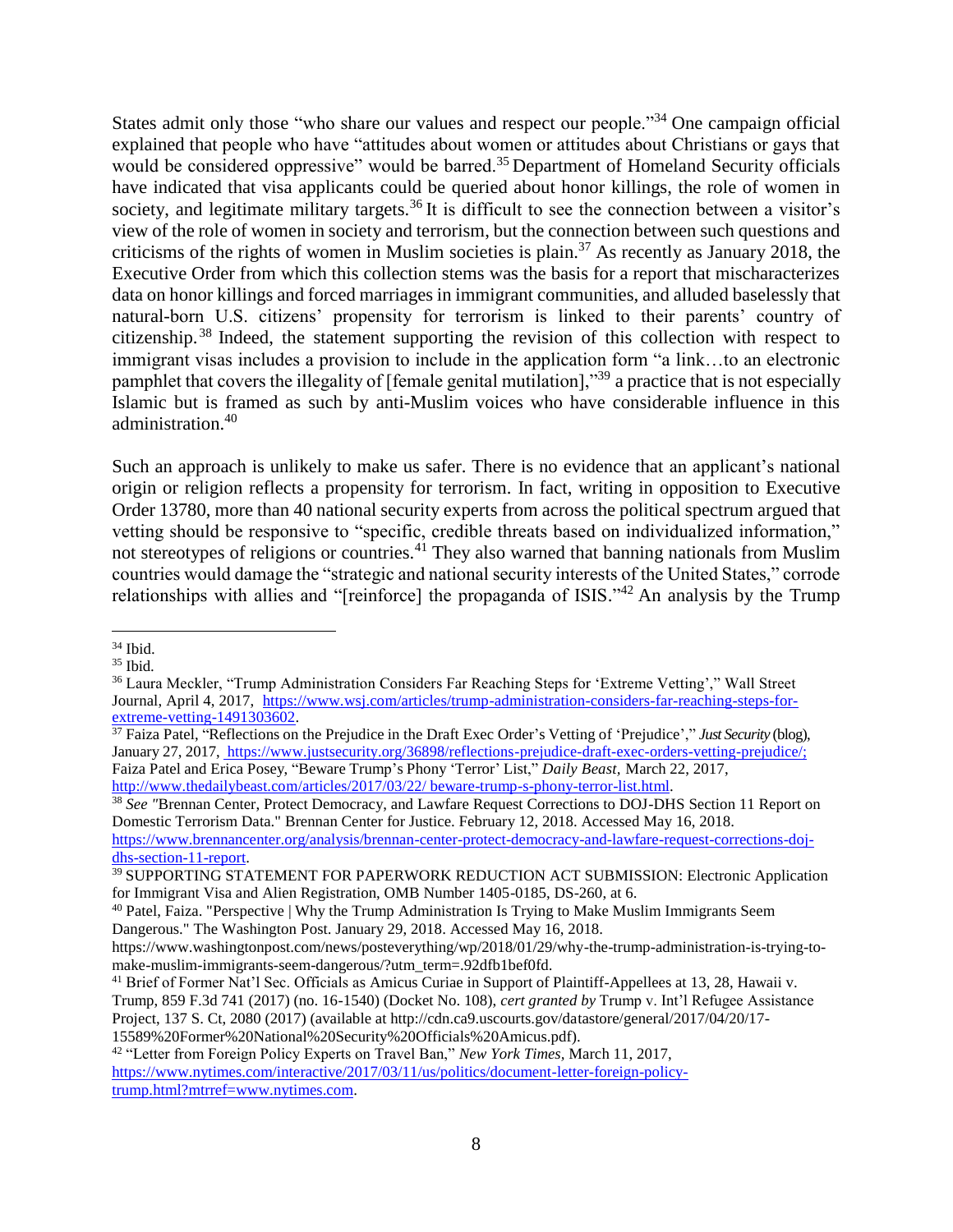administration's Department of Homeland Security found that citizenship was an unreliable indicator of terrorism threat,<sup>43</sup> an unsurprising finding in light of U.N. estimates that in 2015 about 244 million people were living outside of the countries in which they were born.<sup>44</sup> Decades of counterterrorism research has not been able to identify traits that could be used to identify people who have a propensity for terrorism.<sup>45</sup>

Policies should be based on proof, not prejudice. And while no proof has been offered that the proposed collections will enhance national security, there is plenty of evidence that prejudice has played a role in this administration's ratcheting up of visa vetting procedures. That runs contrary to the interests of the American public.

## **III. Information Collection May Facilitate Bulk Data Mining and Algorithmic Analysis Efforts that Amplify Privacy and Discrimination Concerns**

The statements supporting the collection say that the "information obtained from applicants…is considered confidential and is to be used only [purposes related to] the immigration, nationality, *and other laws of the United States*, except that… it may be made available to a court or provided to a foreign government if the relevant requirements stated in INA…are satisfied" (emphasis added).<sup>46</sup> But given the breadth of those statutory prescriptions,<sup>47</sup> it does not say in concrete enough terms what those efforts will consist of or how the State Department will use, store, or share the data it obtains. Even setting aside the risks inherent in the mass transfer and storage of data,<sup>48</sup> will it be able to analyze such large amounts of data? If so, through what means, and based on what criteria? Presumably this information about visa applicants from around the world will be recorded in government databases; for what specific purposes will these databases be used? Exploiting this data for bulk mining or algorithmic analysis would further amplify many of the privacy and discrimination-oriented concerns highlighted above, especially given that about 15 million people yearly will have to disclose their data to enter the United States.

 $\overline{a}$ <sup>43</sup> Department of Homeland Security, "Citizenship Likely an Unreliable Indicator of Terrorist Threat to the United States," Draft Report Obtained by *Associated Press*, February 24, 2017,

[https://assets.documentcloud.org/documents/3474730/DHS-intelligence-document-on-President-Donald.pdf.](https://assets.documentcloud.org/documents/3474730/DHS-intelligence-document-on-President-Donald.pdf) <sup>44</sup> *International Migration Report 2015 [highlights],* United Nations, 2016, 1,

http://www.un.org/en/development/desa/population/migration/publications/migrationreport/docs/MigrationReport20 15\_Highlights.pdf.

<sup>45</sup> *See, e.g.* Faiza Patel and Meghan Koushik, *Countering Violent Extremism,* Brennan Center for Justice, 2017, 10- 11, [https://www.brennancenter.org/sites/default/files/publications/Brennan%20Center%20CVE%20Report.pdf.](https://www.brennancenter.org/sites/default/files/publications/Brennan%20Center%20CVE%20Report.pdf)

<sup>46</sup> *See* Supporting Statements at 3.

<sup>&</sup>lt;sup>47</sup> Immigration and Nationality Act, § 212 (f) (codified as 8 U.S.C. § 1202 (f)) (permits sharing of alien data with foreign "for the purpose of preventing, investigating, or punishing acts that would constitute a crime in the United States…or to deny visas to persons who would be inadmissible to the United States.")

<sup>&</sup>lt;sup>48</sup> For example, 2016, the CCD was found to have glaring security vulnerabilities. Reuters. "Visa Database Found to Be Vulnerable to Hacking: Report." NBCNews.com, April 1, 2016, [https://www.nbcnews.com/tech/tech-news/visa](https://www.nbcnews.com/tech/tech-news/visa-database-found-be-vulnerable-hacking-n549011)[database-found-be-vulnerable-hacking-n549011.](https://www.nbcnews.com/tech/tech-news/visa-database-found-be-vulnerable-hacking-n549011) International agreements, like the U.S.-E.U. Passenger Name Records Agreement, recognize this possibility – that agreement limits access of passenger records transmitted from the E.U. to the U.S. to authorized officials, for narrow purposes, and with tight data security controls. *See* United States - European Union. Agreement between the United States of America and the European Union on the Use and Transfer of Passenger Name Records to the United States Department of Homeland Security, available [https://eur](https://eur-lex.europa.eu/legal-content/EN/TXT/HTML/?uri=CELEX:22012A0811(01)&from=EN)[lex.europa.eu/legal-content/EN/TXT/HTML/?uri=CELEX:22012A0811\(01\)&from=EN.](https://eur-lex.europa.eu/legal-content/EN/TXT/HTML/?uri=CELEX:22012A0811(01)&from=EN)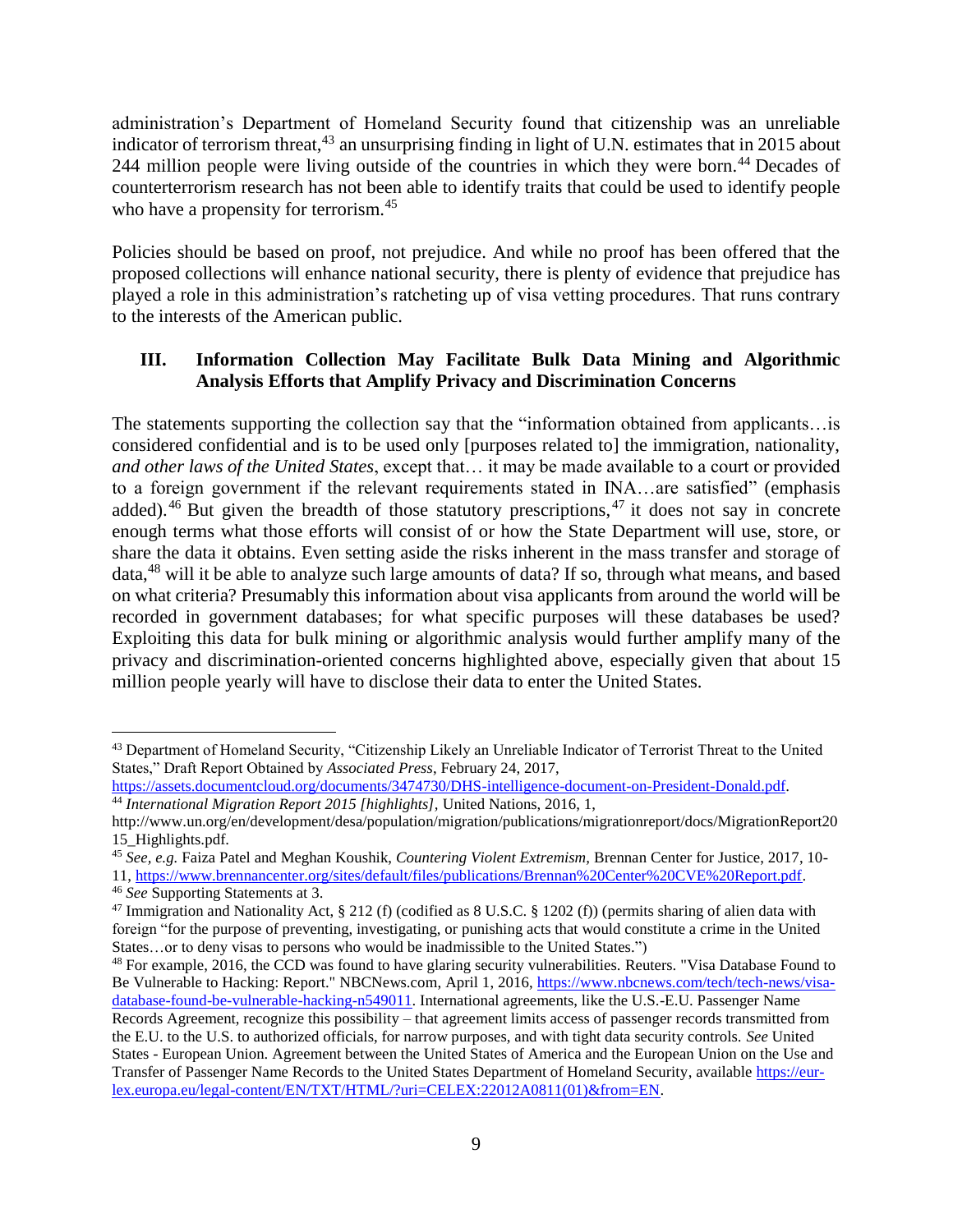The sensitive applicant information collected would likely be shared with the Department of Homeland Security, potentially through the National Vetting Center, which is slated to coordinate the government's vetting functions and consolidate data streams with the goal of identifying "known or suspected threat actors" using "relevant indicators that inform adjudications and determinations related to national security, border security, homeland security, or public safety."<sup>49</sup> This is a mandate that is vague and sweeps far beyond visa decisions. As such, feeding data into the Center carries the risk of rationalizing discrimination – in light of evidence that such indicators have been linked to immigration status, religion, and national origin – and amplifying the civil liberties concerns so far described. Additionally, as noted above, social media is especially vulnerable to interpretive failures, which would be magnified to the extent secondary analysis of it is relied upon to make decisions.<sup>50</sup> For example, notes taken by a consular officer about a visa applicant's social media profile – that might be imperfectly translated, include conclusions without disclosure of the source on which they are based, or are not accompanied by contextualizing information from the visa interview – might later be introduced against them in a removal proceeding without an opportunity for verification or cross-examination, with serious consequences for the person affected. 51

Additionally, Immigration and Customs Enforcement (ICE) has explored using applicant data as an input into technological tools using machine learning to "establish an overarching vetting [system] that automates, centralizes and streamlines the current manual vetting process," driven by the mandates in President Trump's immigration Executive Orders, including Executive Order  $13780$ <sup>52</sup> Though it has for now, due at least to cost and logistical constraints,<sup>53</sup> halted this specific effort, ICE has yet to acknowledge some of the inherent deficiencies with machine-based vetting or confirm that it will not continue to pursue the development of a program of the type reflected in disclosed procurement documents.<sup>54</sup> Further, ICE has not described precisely how this program's replacement would work, other than saying that it will for now solicit a "labor contract" for manual monitoring of social media – a practice that would still raise the concerns outlined in

 $\overline{a}$ <sup>49</sup> United States. The White House. Presidential Memorandum on Optimizing the Use of Federal Government Information in Support of the National Vetting Enterprise, available at [https://www.whitehouse.gov/presidential](https://www.whitehouse.gov/presidential-actions/presidential-memorandum-optimizing-use-federal-government-information-support-national-vetting-enterprise/)[actions/presidential-memorandum-optimizing-use-federal-government-information-support-national-vetting](https://www.whitehouse.gov/presidential-actions/presidential-memorandum-optimizing-use-federal-government-information-support-national-vetting-enterprise/)[enterprise/.](https://www.whitehouse.gov/presidential-actions/presidential-memorandum-optimizing-use-federal-government-information-support-national-vetting-enterprise/)

<sup>&</sup>lt;sup>50</sup> Other areas of law recognize this as a general principle. Most notably, the Federal Rules of Evidence impose conditions upon when out of court statements and materials can be relied upon to establish facts within a proceeding. Those rules do not apply in immigration removal proceedings.

<sup>51</sup> *See, e.g.*, Lilibet Artola, In Search of Uniformity: Applying the Federal Rules of Evidence in Immigration Removal Proceedings, 64 Rutgers L. Rev. 863, 877 (2012).

<sup>52</sup> Department of Homeland Security, Presolicitation Notice. ICE-HSI- Data Analysis Service Amendment: Solicitation Number: HSCEMD-17-R-00010 (June 12, 2017),

https://www.fbo.gov/index?s=opportunity&mode=form&id=3abbda0ebcab146118a6f6a0ec44c2b4&tab=core& cvi  $ew=1.$ 

<sup>&</sup>lt;sup>53</sup> Harwell, Drew, and Nick Miroff. "ICE Just Abandoned Its Dream of 'Extreme Vetting' Software That Could Predict Whether a Foreign Visitor Would Become a Terrorist." The Washington Post, May 17, 2018. Accessed May 21, 2018. https://www.washingtonpost.com/news/the-switch/wp/2018/05/17/ice-just-abandoned-its-dream-ofextreme-vetting-software-that-could-predict-whether-a-foreign-visitor-would-become-aterrorist/?utm\_term=.3c5fe8c358e9.

<sup>54</sup> "Letter from the Acting Director of U.S. Immigration and Customs Enforcement." Thomas D. Homan to Rep. Kathleen Rice. April 25, 2018.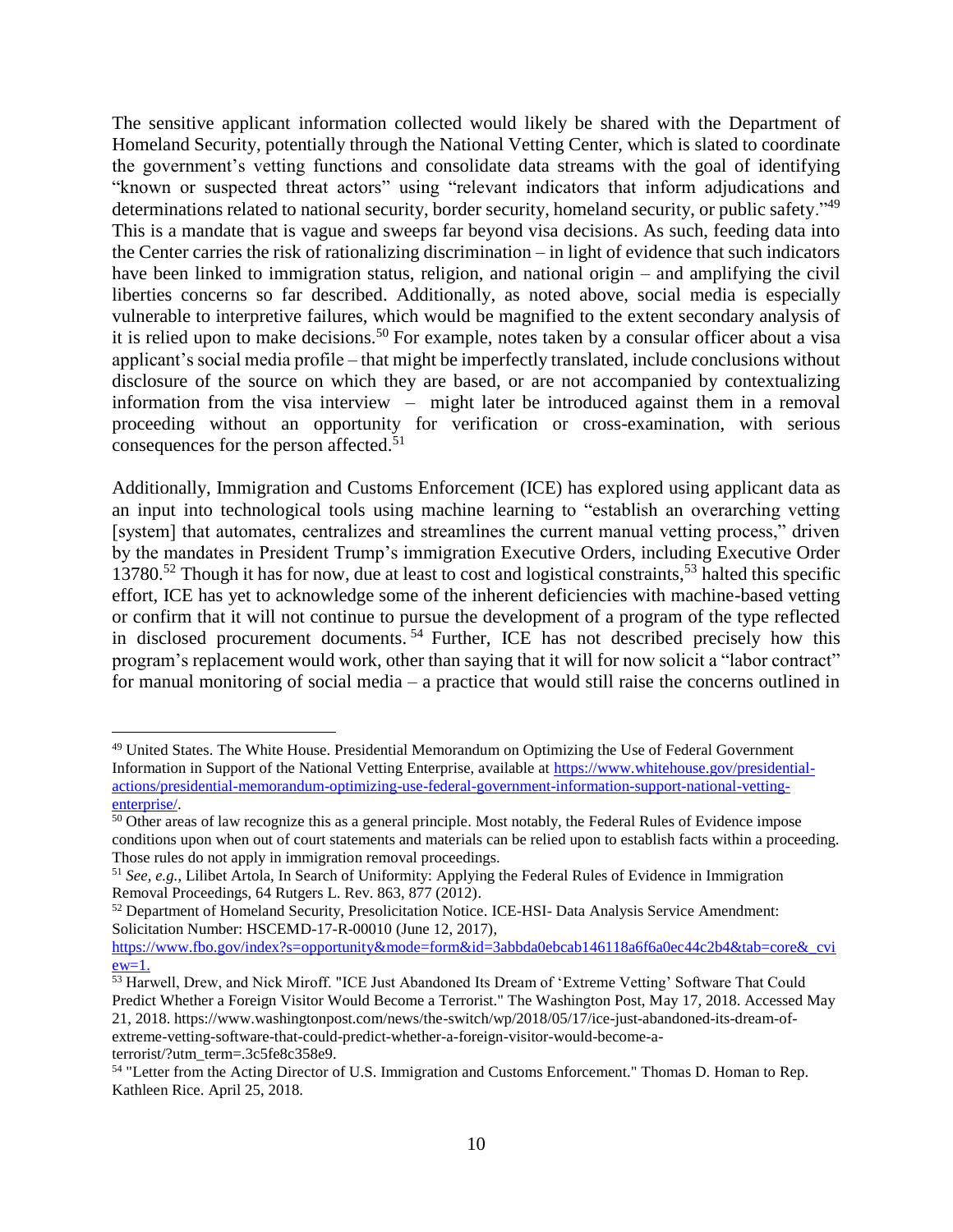**Section I.**<sup>55</sup> As such, and because Homeland Security has been known to test automated social media vetting tools,<sup>56</sup> we describe our objections to machine-based vetting programs below, using ICE's proposed system as a platform for doing so.

That computerized system – the "Extreme Vetting Initiative," or "Visa Lifecycle Vetting" – would have attempted to "continuous[ly] vet" visitors within the country using information including "media, blogs, public hearings, conferences, academic websites, social media websites…radio, television, press, geospatial sources, [and] internet sites." <sup>57</sup> It would have been targeted at "evaluat[ing] an applicant's probability of becoming a positively contributing member of society as well as their ability to contribute to national interests,"<sup>58</sup> and predicting whether those entering the U.S. intended to commit a crime or terrorist attack once they arrived here.<sup>59</sup>

First, broad standards – like those measuring the likelihood that an applicant will "positively contribute" to society or to the national interest – are impossible to administer, given that computer analyses are only as good as their inputs. Recent efforts to employ predictive algorithms throughout the criminal justice system have been shown to reflect enduring prejudices, including those based on race and income, since they rely on historic crime data that integrates those prejudices.<sup>60</sup> Further, there is precedent from other law enforcement contexts for using social media monitoring software to surveil political movements, such as Black Lives Matter.<sup>61</sup> Second, crimes and terror attacks occur too rarely to afford a computer sufficient data to make accurate predictions about who will commit them. Indeed, a group of over 50 scientists, engineers,

 $\overline{a}$ <sup>55</sup> Harwell. "ICE Just Abandoned Its Dream of 'Extreme Vetting' Software That Could Predict Whether a Foreign Visitor Would Become a Terrorist."

<sup>56</sup> *See, e.g.*, John Roth, Inspector General, *DHS' Pilots for Social Media Screening Need Increased Rigor to Ensure Scalability and Long-term Success (Redacted)*, U.S. Department of Homeland Security, 2017, [https://www.oig.dhs.gov/sites/default/files/assets/2017/OIG-17-40-Feb17.pdf.](https://www.oig.dhs.gov/sites/default/files/assets/2017/OIG-17-40-Feb17.pdf)

<sup>57</sup> Ibid. at *Attachment 2: Background*, 5. Conducting "recurrent" or "continuous" vetting appears to be a point of emphasis in the current immigration enforcement climate, though the concept is not completely unprecedented. This is a departure from the existing vetting paradigm, which focuses on screening at gatekeeping intervals, like during visa issuance or at the border. Department of Homeland Security Secretary Kirstjen Nielsen testified to Congress in January that DHS was "expanding round-the-clock security checks, ensuring that…individuals are continuously vetted," and draft legislation calling for such checks exists. United States. Department of Homeland Security. Written Testimony of DHS Secretary Kirstjen Nielsen for a Senate Committee on the Judiciary Hearing Titled "Oversight of the United States Department of Homeland Security". By Kirstjen Nielsen. January 16, 2018. [https://www.dhs.gov/news/2018/01/16/written-testimony-dhs-secretary-kirstjen-nielsen-senate-committee-judiciary](https://www.dhs.gov/news/2018/01/16/written-testimony-dhs-secretary-kirstjen-nielsen-senate-committee-judiciary-hearing)[hearing;](https://www.dhs.gov/news/2018/01/16/written-testimony-dhs-secretary-kirstjen-nielsen-senate-committee-judiciary-hearing) SECURE and SUCCEED Act, S. HR 2579, 115th Cong. (2018).

<sup>58</sup> Ibid. at *Attachment 1: Statement of Objectives, 1.* 

<sup>59</sup> Ibid.

<sup>60</sup> *See, e.g.,* Aaron Shapiro, "Reform predictive policing," *Nature,* January 25, 2017,

[http://www.nature.com/news/reform-predictive-policing-1.21338;](http://www.nature.com/news/reform-predictive-policing-1.21338) Logan Koepke, "Predictive Policing Isn't About the Future," *Slate,* November 21, 2016,

[http://www.slate.com/articles/technology/future\\_tense/2016/11/predictive\\_policing\\_is\\_too\\_dependent\\_on\\_historical](http://www.slate.com/articles/technology/future_tense/2016/11/predictive_policing_is_too_dependent_on_historical_data.html) [\\_data.html;](http://www.slate.com/articles/technology/future_tense/2016/11/predictive_policing_is_too_dependent_on_historical_data.html) William Isaac and Andi Dixon, "Column: Why big data analysis of police activity is inherently biased," *PBS NewsHour,* May 10, 2017, [http://www.pbs.org/newshour/rundown/column-big-data-analysis-police-activity](http://www.pbs.org/newshour/rundown/column-big-data-analysis-police-activity-inherently-biased/)[inherently-biased/.](http://www.pbs.org/newshour/rundown/column-big-data-analysis-police-activity-inherently-biased/)

<sup>&</sup>lt;sup>61</sup> "Letter Inquiring About the Use of Social Media Monitoring Technologies by the Federal Government." Keith Ellison et. al. to Attorney General Jeff Sessions. May 2, 2017[. https://www.documentcloud.org/documents/3696481-](https://www.documentcloud.org/documents/3696481-House-Democrats-Letter-to-Sessions-re-Social.html) [House-Democrats-Letter-to-Sessions-re-Social.html.](https://www.documentcloud.org/documents/3696481-House-Democrats-Letter-to-Sessions-re-Social.html)

https://www.documentcloud.org/documents/3696481-House-Democrats-Letter-to-Sessions-re-Social.html.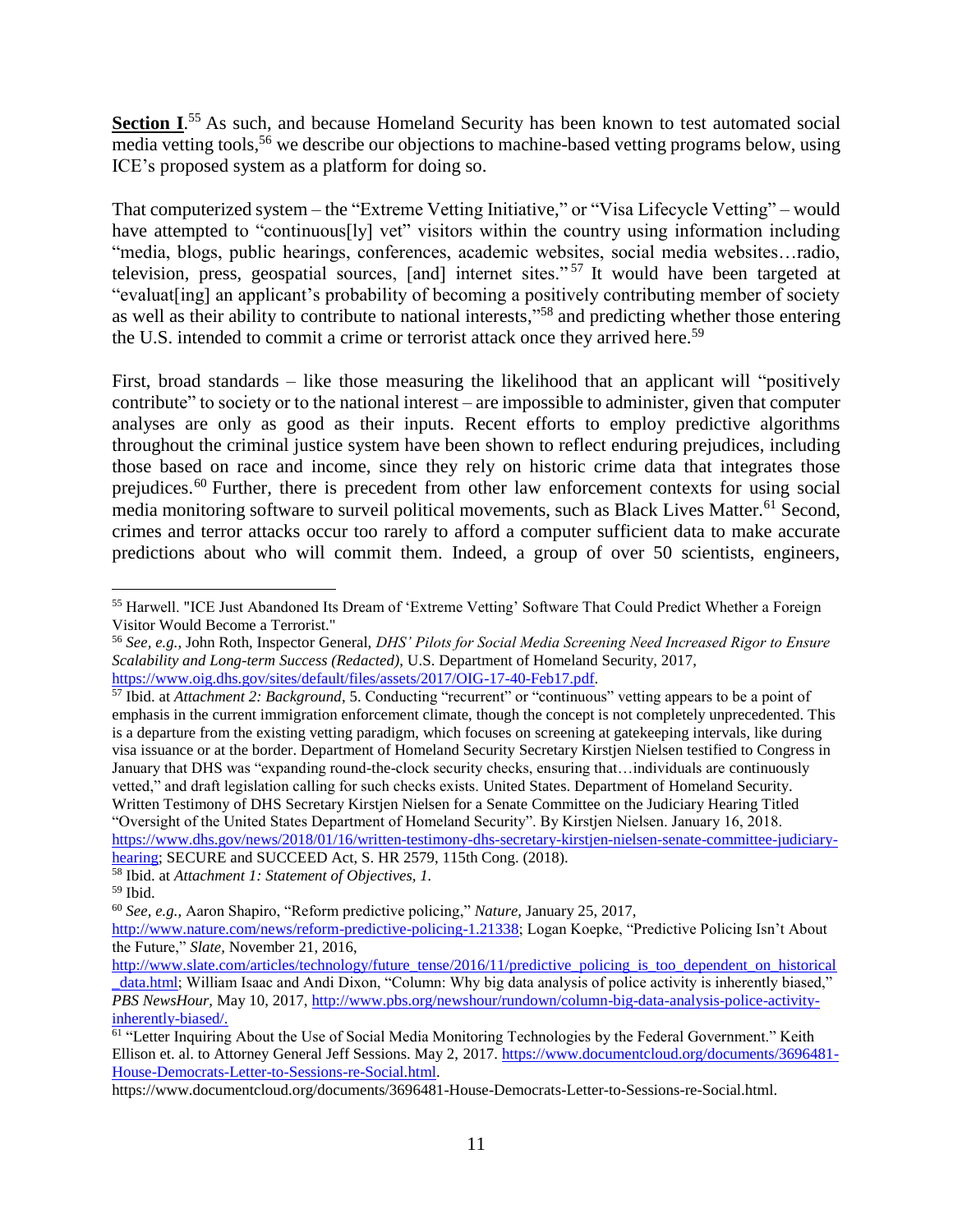mathematicians, and other experts in the field of machine learning wrote to then-Acting Secretary of Homeland Security Elaine Duke voicing these concerns and warning that such a system "would be inaccurate and biased."<sup>62</sup>

Machine bias can derive from data inputs, but it can also be linguistic. Existing Homeland Security programs that attempt to draw inferences about social media data to develop traveler risk profiles on the basis of "tone analysis" are prone to incorporating decontextualized judgments about entire communities or religions, raising questions about both its ostensible neutrality and its effectiveness.<sup>63</sup> Indeed, one of the primary findings of a November 2017 report was that "[d]ecisions based on automated social media content analysis risk further marginalizing and disproportionately censoring groups that already face discrimination," citing low accuracy rates for non-English languages and vernaculars associated with minority groups. <sup>64</sup> Members of Congress have taken note: in March 2018, the Congressional Black Caucus wrote to DHS Secretary Kirstjen Nielsen opposing the Extreme Vetting Initiative and highlighting these issues.<sup>65</sup>

In light of these concerns, collecting social media and other data for the purpose of vetting foreign travelers in order to subject it to algorithmic analysis seems highly unlikely to contribute measurably to domestic safety and security – instead, use of unproven vetting technologies may have the effect of facilitating religious, ideological, or cultural screening.<sup>66</sup>

# **IV. There is No Evidence that Foreign Visitors Pose a Significant Threat to the U.S.**

Lastly, empirical evidence shows that the risk of an attack on U.S. soil perpetrated by a foreign person who has been improperly vetted is infinitesimal. This is not surprising: the U.S. has one of the world's most thorough visa vetting systems, built to identify national security threats. The government has had trouble showing otherwise. According to a federal court of appeals: "There is no finding that present vetting standards are inadequate, and no finding that absent the improved

 $\overline{a}$  $62$  Letter Opposing the Extreme Vetting Initiative." Technology Experts to Acting Department of Homeland Security Elaine C. Duke. November 16, 2017. [https://www.brennancenter.org/sites/default/files/Technology%20Experts%20](https://www.brennancenter.org/sites/default/files/Technology%20Experts%20Letter%20to%20DHS%20Opposing%20the%20Extreme%20Vetting%20Initiative%20-%2011.15.17.pdf) [Letter%20to%20DHS%20Opposing%20the%20Extreme%20Vetting%20Initiative%20-%2011.15.17.pdf.](https://www.brennancenter.org/sites/default/files/Technology%20Experts%20Letter%20to%20DHS%20Opposing%20the%20Extreme%20Vetting%20Initiative%20-%2011.15.17.pdf)

<sup>63</sup> Aaron Cantu and George Joseph, "Trump's Border Security May Search Your Social Media by 'Tone,'" *Nation,*  August 23, 2017, [https://www.thenation.com/article/trumps-border-security-may-search-your-social-media-by-tone/.](https://www.thenation.com/article/trumps-border-security-may-search-your-social-media-by-tone/)

<sup>64</sup> Duarte, Natasha, Emma Llanso, and Anna Loup. Mixed Messages? The Limits of Automated Social Media Content Analysis. Report. Center for Democracy & Technology. 2017. *See also* Ahmed Abbasi, Ammar Hassan & Milan Dhar, *Benchmarking Twitter Sentiment Analysis Tools*, Proceedings of the 9th Language Resources and Evaluation Conference (2014); Su Lin Blodgett & Brendan O'Connor, *Racial Disparity in Natural Language Processing: A Case Study of Social Media African-American English*, Proceedings of the 2017 Fairness, Accountability and Transparency in Machine Learning Conference (2017).

<sup>&</sup>lt;sup>65</sup> "Letter Expressing Serious Concerns over Immigration and Custom's Enforcement's 'Extreme Vetting Initiative'" Congressional Black Caucus to Department of Homeland Security Secretary Kirstjen Nielsen. March 8, 2018. https://www.brennancenter.org/analysis/congressional-black-caucus-calls-dhs-suspend-extreme-vetting-initiative. <sup>66</sup> *See, e.g.* Laura Hudson, "Technology is Biased Too. How Do We Fix It?" *FiveThirtyEight*, July 20, 2017, <https://fivethirtyeight.com/features/technology-is-biased-too-how-do-we-fix-it/> ("The focus on accuracy implies that the algorithm is searching for a true pattern, but we don't really know if the algorithm is in fact finding a pattern that's true of the population at large or just something it sees in its data," Suresh Venkatasubramanian) ("In some cases, the most accurate prediction may not be the most socially desirable one, even if the data is unbiased, which is a huge assumption — and it's often not.").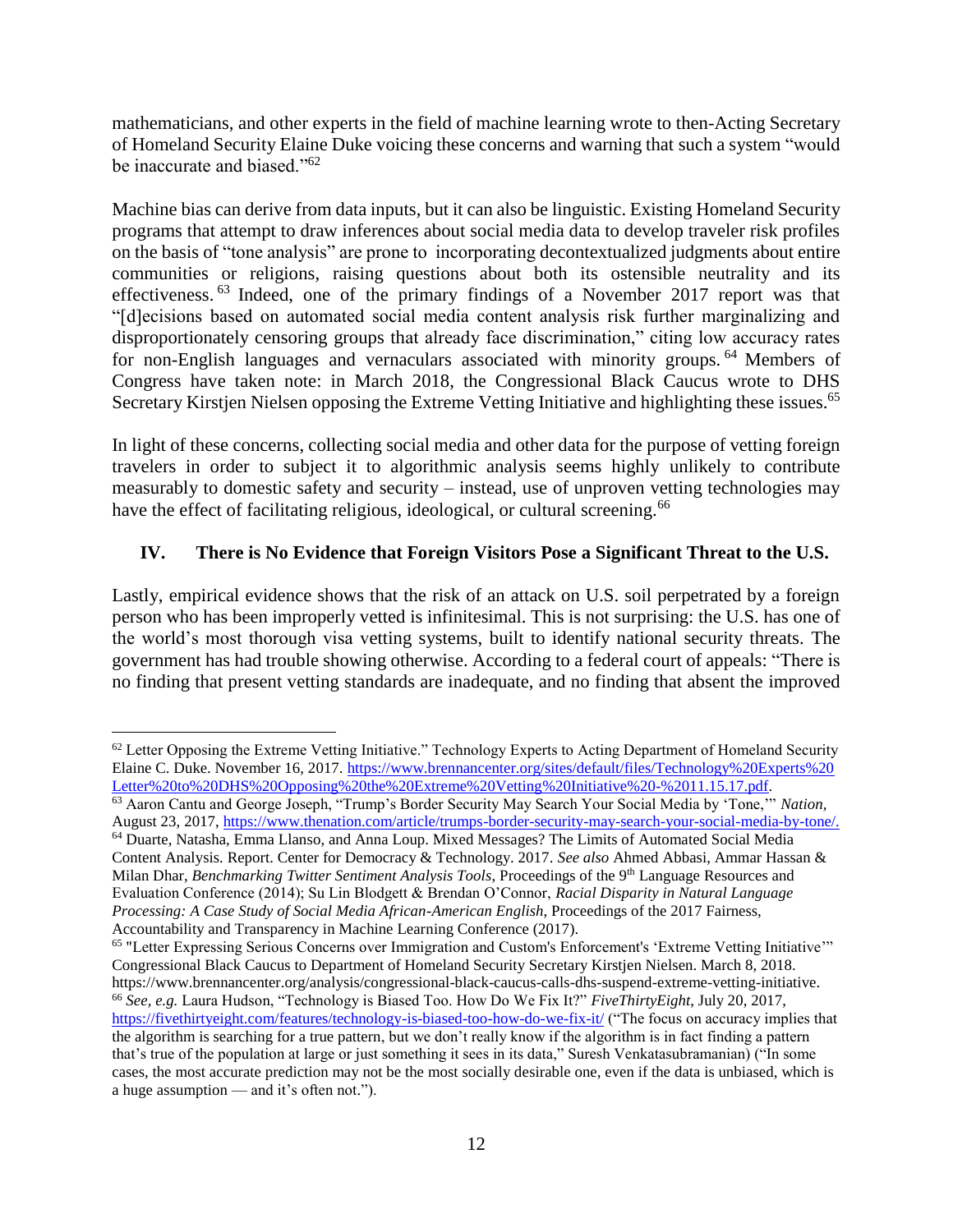vetting procedures there likely will be harm to our national interests."<sup>67</sup>

A study examining broadly defined vetting failures found that from 2002 to 2016 the chance of being murdered in a terrorist attack attributable to a vetting failure was 1 in 328 million per year.<sup>68</sup> One of every 379 million visa or status approvals in that time period was for a terrorist, a reduction of almost 85 percent compared to the 15 years preceding September 11, when the U.S. immigration security infrastructure was overhauled.<sup>69</sup> Indeed, over the past ten years, Americans have been more than ten times as likely to drown in a bathtub or die in a lightning strike than to die in a terrorist attack perpetrated by a foreign-born terrorist on U.S. soil.<sup>70</sup> In short, the State Department's expanded collection is a solution in search of a problem.

### **V. Conclusion**

For the above reasons, we urge the Department of State to abandon this proposed information collection initiative. Please do not hesitate to let us know if we can provide any further information regarding our concerns. We may be reached at [patelf@brennan.law.nyu.edu](mailto:patelf@brennan.law.nyu.edu) (Faiza Patel: 646-292-8325[\), levinsonr@brennan.law.nyu.edu](mailto:levinsonr@brennan.law.nyu.edu) (Rachel Levinson-Waldman: 202-249- 7193), [pandurangah@brennan.law.nyu.edu](mailto:pandurangah@brennan.law.nyu.edu) (Harsha Panduranga: 646-925-8719), or jscott@epic.org (Jeramie Scott: 202.483.1140 x108).

Sincerely,

18MillionRising.org ACCESS Access Now American Friends Service Committee American Immigration Lawyers Association American-Arab Anti-Discrimination Committee Americans United for Separation of Church and State Amnesty International Arab American Institute

<sup>67</sup> Hawaii v. Trump, 859 F.3d 741, 771 (9th Cir. 2017), *cert. granted sub nom* Trump v. Int'l Refugee Assistance Project, 137 S. Ct. 2080 (2017).

<sup>68</sup> David Bier, *Extreme Vetting of Immigrants: Estimating Terrorism Vetting Failures*, Cato Institute, 2018, No. 838, [https://object.cato.org/sites/cato.org/files/pubs/pdf/pa-838.pdf.](https://object.cato.org/sites/cato.org/files/pubs/pdf/pa-838.pdf)

 $69$  Ibid.

<sup>70</sup> Emmanuelle Saliba, "You're More Likely to Die Choking Than Be Killed by Foreign Terrorists, Data Show," *NBC News*, February 1, 2017, [https://www.nbcnews.com/news/us-news/you-re-more-likely-die-choking-be-killed](https://www.nbcnews.com/news/us-news/you-re-more-likely-die-choking-be-killed-foreign-terrorists-n715141)[foreign-terrorists-n715141.](https://www.nbcnews.com/news/us-news/you-re-more-likely-die-choking-be-killed-foreign-terrorists-n715141) Other striking comparative risk statistics: toddlers with guns killed more people than foreign terrorists in 2015. Gary Younge, "Trump fears terrorists, but more Americans are shot dead by toddlers," *Guardian*, February 8, 2017, [https://www.theguardian.com/commentisfree/2017/feb/08/trump-muslim-terrorists](https://www.theguardian.com/commentisfree/2017/feb/08/trump-muslim-terrorists-gun-violence-america-deaths)[gun-violence-america-deaths;](https://www.theguardian.com/commentisfree/2017/feb/08/trump-muslim-terrorists-gun-violence-america-deaths) Christopher Ingraham, "People are getting shot by toddlers on a weekly basis this year," *Washington Post*, October 14, 2015, [https://www.washingtonpost.com/news/wonk/wp/2015/10/14/people](https://www.washingtonpost.com/news/wonk/wp/2015/10/14/people-are-getting-shot-by-toddlers-on-a-weekly-basis-this-year/?utm_term=.ea27df29d3d1)[are-getting-shot-by-toddlers-on-a-weekly-basis-this-year/?utm\\_term=.ea27df29d3d1;](https://www.washingtonpost.com/news/wonk/wp/2015/10/14/people-are-getting-shot-by-toddlers-on-a-weekly-basis-this-year/?utm_term=.ea27df29d3d1) Kim LaCapria, "Toddlers Killed More Americans than Terrorists in 2015," Snopes, accessed September 15, 2017,

[http://www.snopes.com/toddlers-killed-americans-terrorists/.](http://www.snopes.com/toddlers-killed-americans-terrorists/) Since September 11, 2001, an average American has been as likely to be crushed by a television or furniture as a terrorist attack. Micah Zenko, "America Is a Safe Place," *Council on Foreign Relations* (blog), February 24, 2012, [https://www.cfr.org/blog/america-safe-place.](https://www.cfr.org/blog/america-safe-place)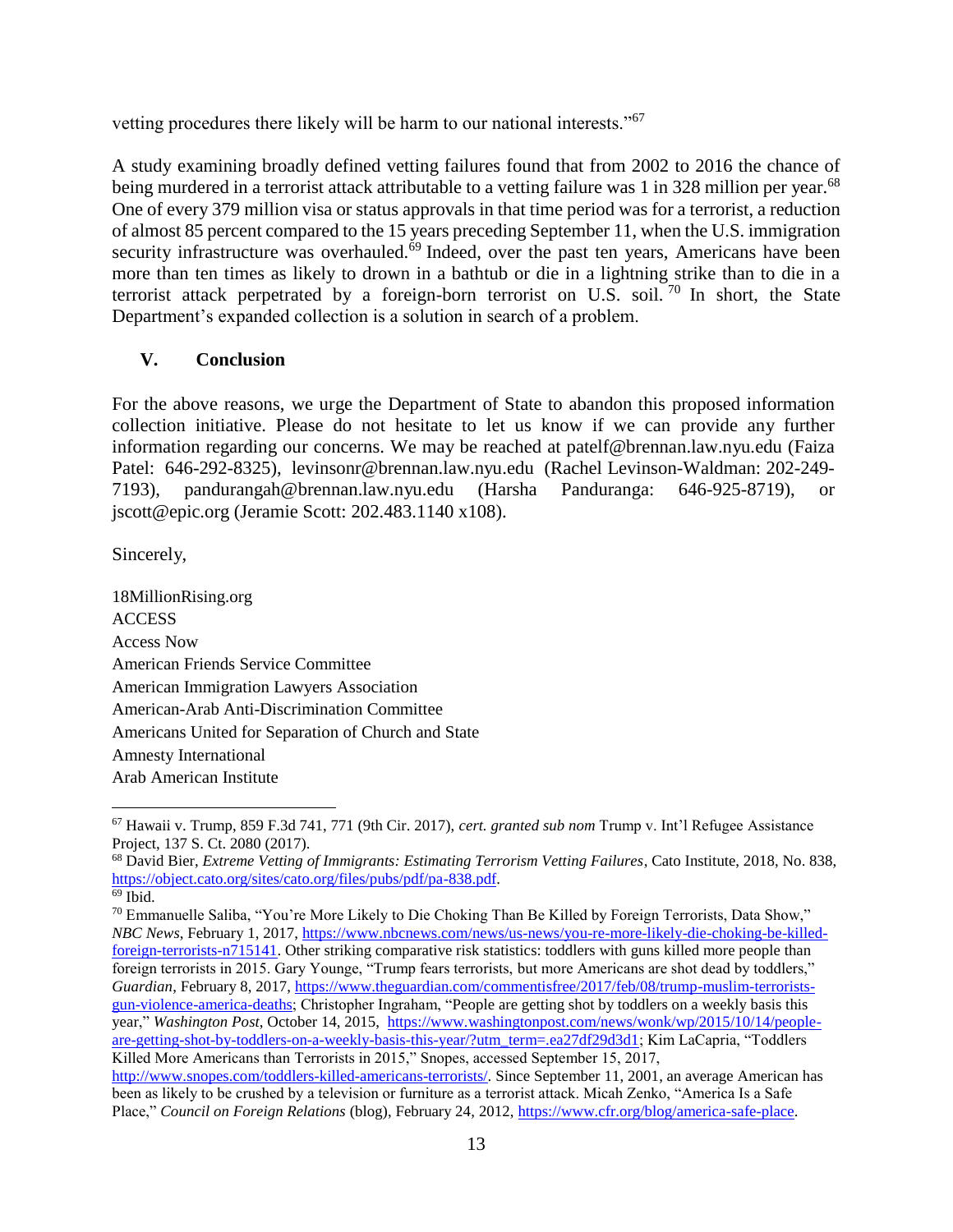Archivists Roundtable of Metropolitan New York (ART) Asian Americans Advancing Justice Asian Americans Advancing Justice - Atlanta Association of Research Libraries Brennan Center for Justice at NYU School of Law Center for Democracy & Technology Center for Security, Race and Rights The Center on Privacy and Technology at Georgetown Law Chhaya Community Development Corporation Coalition for Humane Immigrant Rights (CHIRLA) Concerned Archivists Alliance Consumer Action Council on American-Islamic Relations (CAIR) Defending Rights & Dissent Electronic Frontier Foundation Electronic Privacy Information Center (EPIC) Emgage Action Free Press Government Accountability Project Government Information Watch Human Rights First Human Rights Watch Immigrant Legal Resource Center Iranian Alliances Across Borders (IAAB) Media Freedom Foundation/Project Censored Montgomery County Civil Rights Coalition MPower Change Muslim Justice League Muslim Public Affairs Council **NAACP** NAFSA: Association of International Educators National Asian Pacific American Women's Forum (NAPAWF) National Hispanic Media Coalition National Immigrant Justice Center National Immigration Law Center National Immigration Project of the NLG National Network for Arab American Communities New America's Open Technology Institute New York Immigration Coalition NIAC Action Open MIC (Open Media and Information Companies Initiative) Patient Privacy Rights Privacy Times The Project on Government Oversight